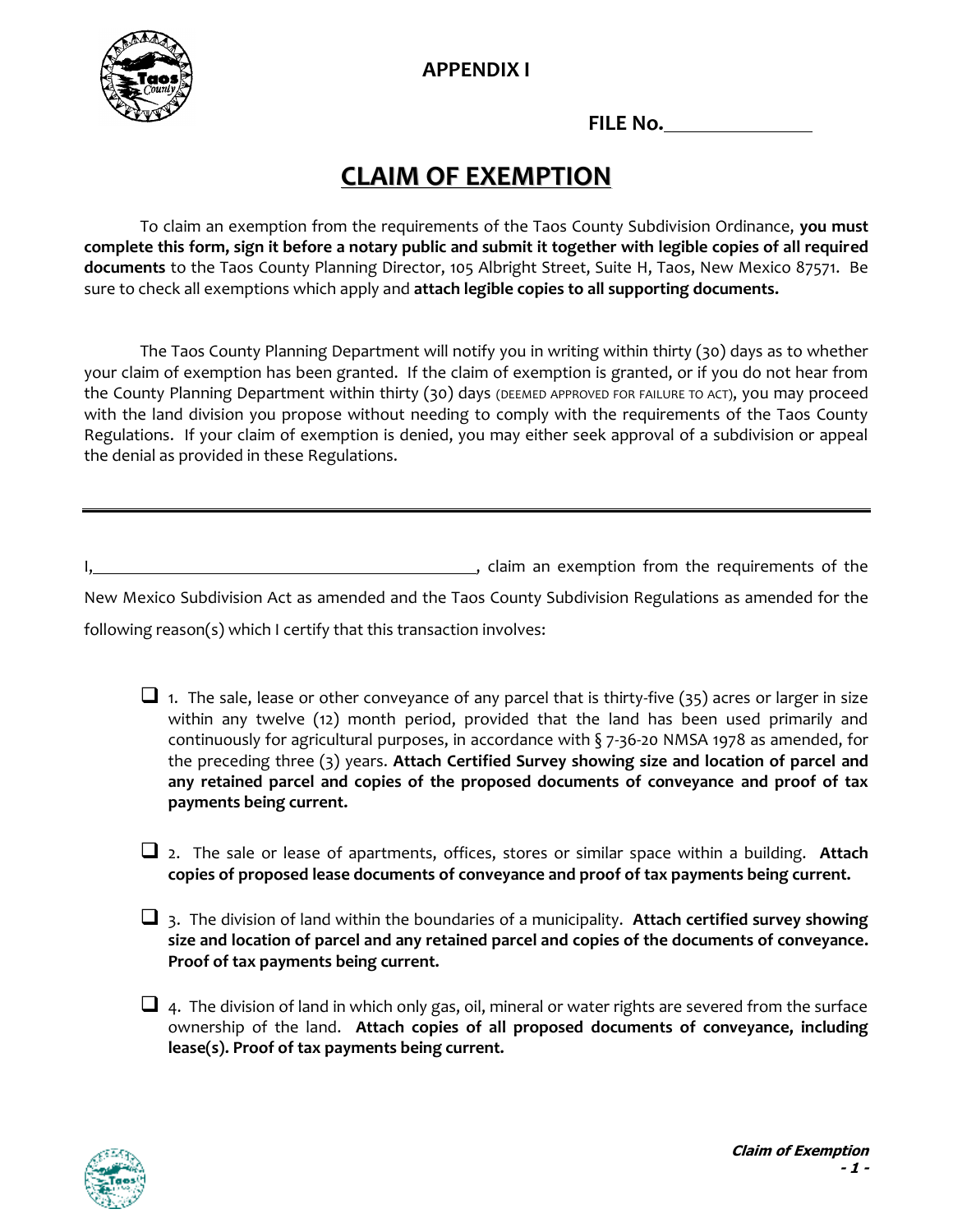$\Box$ , The division of land created by court order where the order creates no more than one parcel per party. **Attach certified copy of court order. Also attach copies of the proposed documents of conveyance and certified survey showing size and location of parcels. Proof of tax payments being current.**

 $\square$  6. The division of land for grazing or farming activities provided that the land continues to be used for grazing or farming activities. **Attach copy of proposed documents of conveyance that restricts future use to grazing or farming activities. Proof of tax payments being current.**

 $\Box$  7. The division of land resulting only in the alteration of parcel boundaries where parcels are altered for the purpose of increasing or reducing the size of contiguous parcels and where the number of parcels is not increased; or, the alteration results in a decrease in the number of parcels, so long as the newly created parcels do not exceed two (2) parcels. Approval of a merger/consolidation will be contingent upon compliance with building codes, land use regulations and other applicable ordinances or regulations in place or as amended. **Attach certified surveys showing all parcels and parcel boundaries before and after proposed alteration. Also attach documents of conveyance effecting the lot line adjustment(s) demonstrated on the surveys. Proof of tax payments being current.**

❑ 8. The division of land to create burial plots in a cemetery. **Attach copy of certified survey showing the boundaries of the property and the location of the cemetery. Also, provide documentation that the cemetery site is not within a flood plain. Proof of tax payments being current.**

 $\Box$  9. The division of land to create a parcel that is sold or donated as a gift to an immediate family member; however, this exception shall be limited to allow the seller or donor to sell or give no more than one parcel per tract of land per immediate family member. As used herein the term immediate family member means a husband, wife, father, stepfather, mother, stepmother, brother, stepbrother, sister, stepsister, son, stepson, daughter, stepdaughter, grandparents, grandson, step grandson, granddaughter, step granddaughter, nephew and niece, whether related by birth or adoption. This exemption may not be used to further divide a lot created under this exemption within five years of the date of the division of the original tract of land. Moreover exemption #13 may not be used to further divide a lot created under this exemption within five years of the date of the division of the original tract of land. **Attach copy of proposed documents conveyance and birth certificate, adoption certificate or other document demonstrating family relationship claimed. (BAPTISMAL CERTIFICATES ARE NOT ACCEPTABLE.) Also attach a certified survey plat showing the boundaries and size and location of the original tract or parcel and the size and location of the parcel proposed to be conveyed to the family member. Include the name of the family member on the parcel that is to be conveyed. Attached evidence of fair market value of the property. Also attach a copy of any purchase contract and mortgage, if applicable; and if the family member is a spouse, submit a separate property agreement or evidence of separate ownership of the parcel. Attach evidence that the transfer is, in whole or part, a** *bona fide* **gift (See Attachment "2".). Proof of tax payments being current.**

 $\Box$  10. The division of land created to provide security for mortgages, liens or deeds of trust; provided that the division is not the result of a seller-financed transaction. **Attach copies of all financing documents. Also, attach copy of a certified survey showing the size and location of the original tract and the parcel that is being divided. That plat shall include an affidavit by the property owner declaring that any parcel created for security for mortgages, liens or deeds of** 

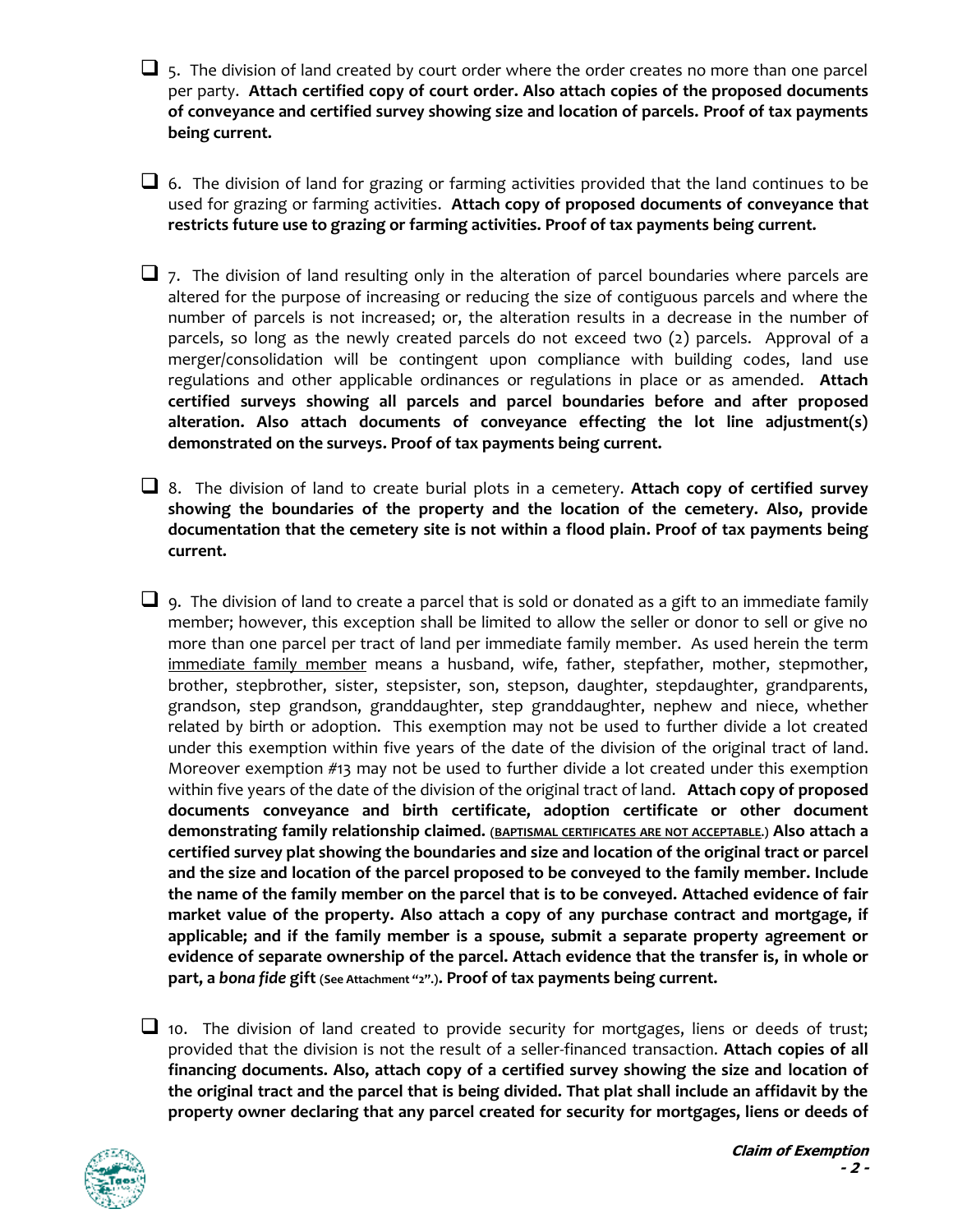**trust, will be properly merged with the original parcel once the mortgage, liens or deeds of trust have been exonerated. Proof of tax payments being current.**

 $\Box$  11. The sale, lease or other conveyance of land that creates no parcel smaller than one hundred forty (140) acres; **Attach certified survey showing location and size of parcel(s) to be conveyed and retained. Also attach copies of the documents of conveyance. Proof of tax payments being current.**

 $\Box$  12. The division of land to create a parcel that is donated to any trust or non-profit corporation granted an exemption from federal income tax, as described in  $\S$  501 (C) (3) of the Unite States Internal Revenue Code of 1986, as amended; school, college or other institution with a defined curriculum and a student body and faculty that conducts classes on a regular basis; or to any church or group organized for the purpose of divine worship, religious teaching or other specifically religious activity. **Attach copies of IRS exemption letter, and/or documents demonstrating entitlement to exemption and certified survey showing land proposed to be donated. Also attach copies of the proposed documents of conveyance. Proof of tax payments being current.**

 $\Box$  13. Division of a tract of land into two parcels that conform with applicable zoning ordinances; provided that a second or subsequent division of either of the two parcels within five years of the date of the division of the original tract of land shall be subject to the provisions of the New Mexico Subdivision Act; provided further that a survey, and a deed is a parcel is subsequently conveyed shall be filled with the County Clerk indicating that the parcel shall be subject to the provision of the New Mexico Subdivision Act if the parcel is further divided within five years of the date of the division of the original tract of land. **Attach certified survey showing size and location of original tract, parcel proposed to be divided, any parcels previously divided from the original parcel and dates of all divisions. Also attach copies of the proposed documents of conveyance. Proof of tax payments being current.**

**READ ATTACHMENT "1" HERETO REGARDING COMMON PROMOTIONAL PLAN**

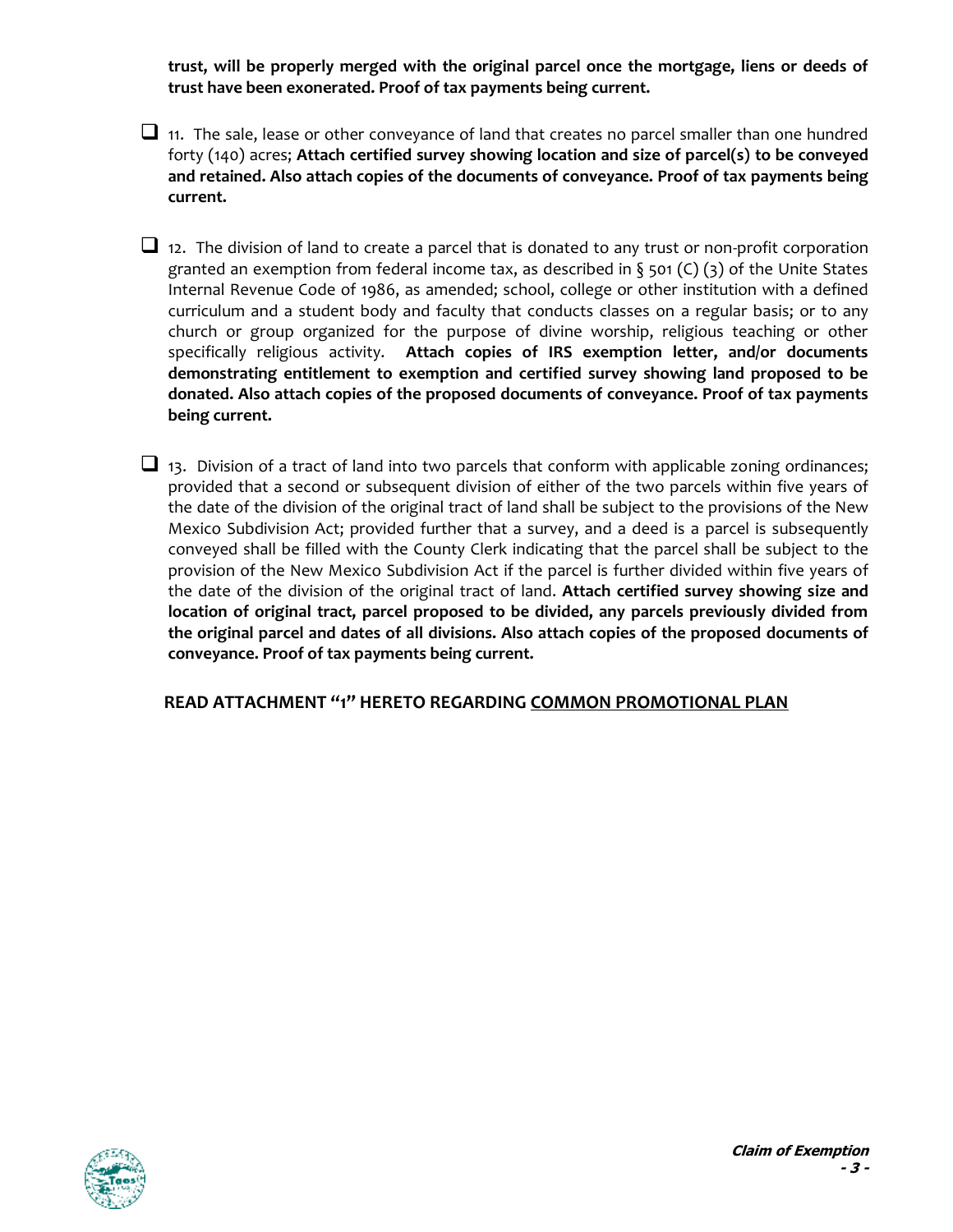I further certify that the information provided by me in this Claim of Exemption is true and correct and that all documents attached to or enclosed with this Claim of Exemption are originals or true, complete and correct copies of the originals.

|                                                                                                                                                              | (Signature)                                                                            |         |                                                                    |  |  |
|--------------------------------------------------------------------------------------------------------------------------------------------------------------|----------------------------------------------------------------------------------------|---------|--------------------------------------------------------------------|--|--|
|                                                                                                                                                              |                                                                                        |         |                                                                    |  |  |
|                                                                                                                                                              | (Print Name)                                                                           |         |                                                                    |  |  |
|                                                                                                                                                              | Address)<br>(                                                                          |         |                                                                    |  |  |
|                                                                                                                                                              | (City),                                                                                | (State) | (Zip)                                                              |  |  |
|                                                                                                                                                              | (Home Phone Numbers)                                                                   |         | (Cell Phone Number)                                                |  |  |
|                                                                                                                                                              | Subscribed and Sworn to before me this ___________ day of __________________, 20______ |         |                                                                    |  |  |
| <b>SEAL</b>                                                                                                                                                  |                                                                                        |         | <b>Notary Public</b>                                               |  |  |
|                                                                                                                                                              |                                                                                        |         |                                                                    |  |  |
| <b>FOR OFFICIAL USE ONLY</b>                                                                                                                                 |                                                                                        |         |                                                                    |  |  |
| $\Box$ The foregoing Claim of Exemption has been approved.                                                                                                   |                                                                                        |         |                                                                    |  |  |
| The foregoing Claim of Exemption is incomplete. Please provide us with the following information<br>⊔<br>and/or documents so that we can process your claim: |                                                                                        |         |                                                                    |  |  |
| ⊔                                                                                                                                                            | The foregoing Claim of Exemption is herby denied for the following reasons:            |         |                                                                    |  |  |
|                                                                                                                                                              | (DATE)                                                                                 |         | (NAME AND TITLE)                                                   |  |  |
|                                                                                                                                                              | FEE PAID: $\frac{1}{2}$                                                                |         | (Attach Copy of Taos County Treasurer Receipt to this Application) |  |  |

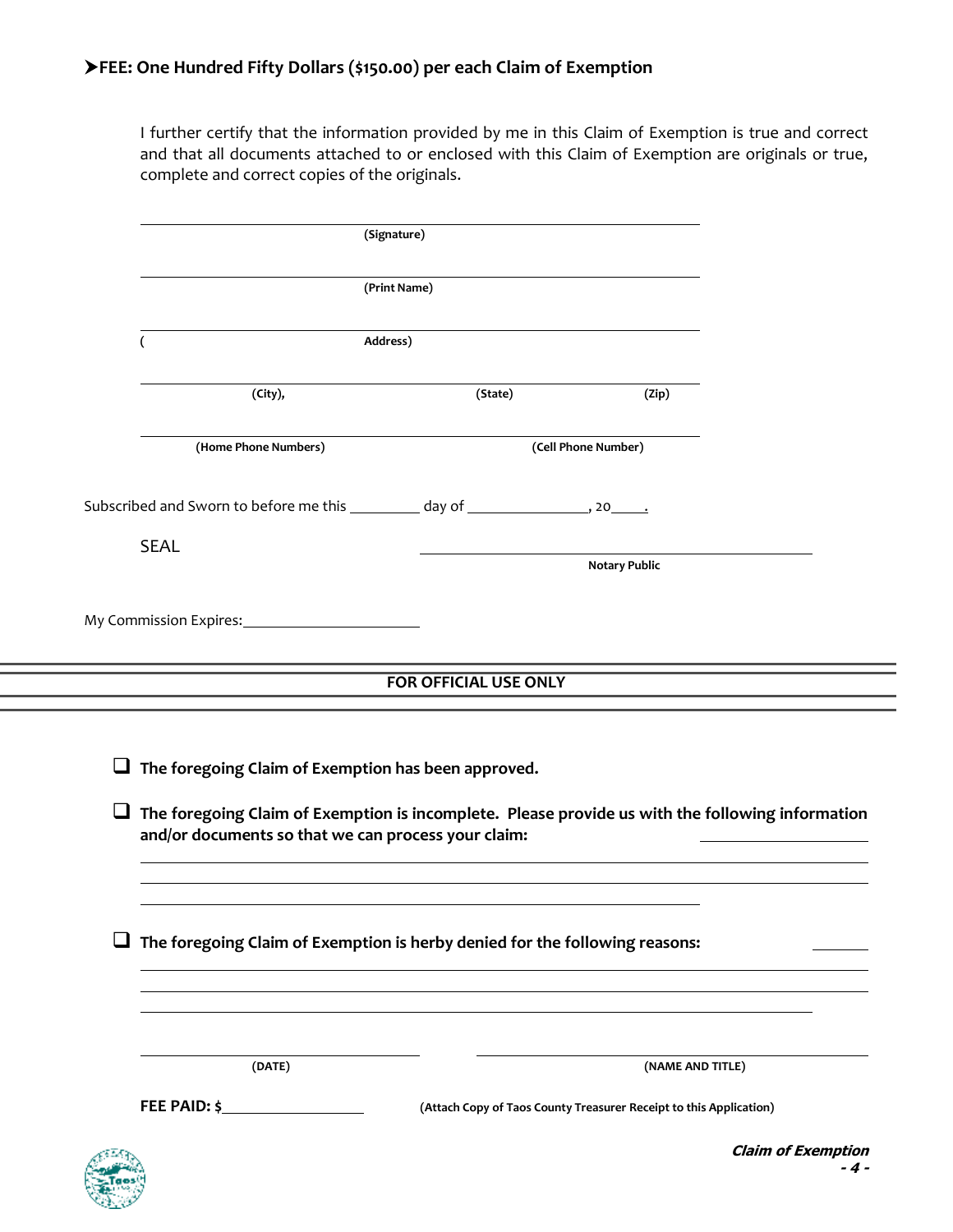## **ATTACHMENT "1"**

### **COMMON PROMOTIONAL PLAN**

Special care must be taken by the subdivider to avoid a common promotional plan. "Common Promotional Plan" is defined In the New Mexico Subdivision Act, 1978 NMSA §47-6-2 (M), as "any plan or scheme of operation, undertaken by a single subdivider or a group of subdividers acting in concert, to offer for sale or lease parcels of land where such land is either contiguous or part of the same area of land or is known, designated or advertised as a common unit or by common name." Any such plan is unlawful, and it is the responsibility of the subdivider to be aware of the law so as to avoid such a plan.

Subdividing Land in New Mexico, Second Edition, issued by the Office of the Attorney General of New Mexico, contains sections on "Illegal Subterfuges Design to Avoid the Subdivision Laws" and "Common Promotional Schemes" (pages 47-55). The following brief overview was adapted from those sections:

There are two basic tests the courts and the Attorney General have applied in determining whether a subdivider has legitimately taken advantage of an exception to the subdivision laws or as has engaged in an illegal subterfuge designed to circumvent the laws:

1. Is the division of the land in substance rather than in appearance a subdivision of land as defined by the applicable statutes?

2. Are the transactions involved in the subdivision of the land (i.e., transfers, gifts, partitions, incorporations, sales, leases, etc.) *bona fide* and arms length transactions?

Further in order not to be considered a subdivision each land division and sale must be independent and the result of arms length negotiations without further tie-ins between the parties that would render the purchaser or donee of the land an agent partner or business associate of the seller.

In order to determine whether division and sales are independent and not part of a common scheme or business venture the following factual considerations are significant although each factor alone may not be conclusive:

(a) whether the transfer and sale of the parcel of land were made for adequate consideration in an arm length manner;

(b) whether the property was transferred between close relatives, business associates or partners;

(c) the extent of legal or practical control which is retained by the seller or grantor over the further division and sale of the parcels;

(d) the "sharing" of the profits and losses made or incurred by subsequent purchasers or grantee by their later sale and division of the property with the original grantor or seller;

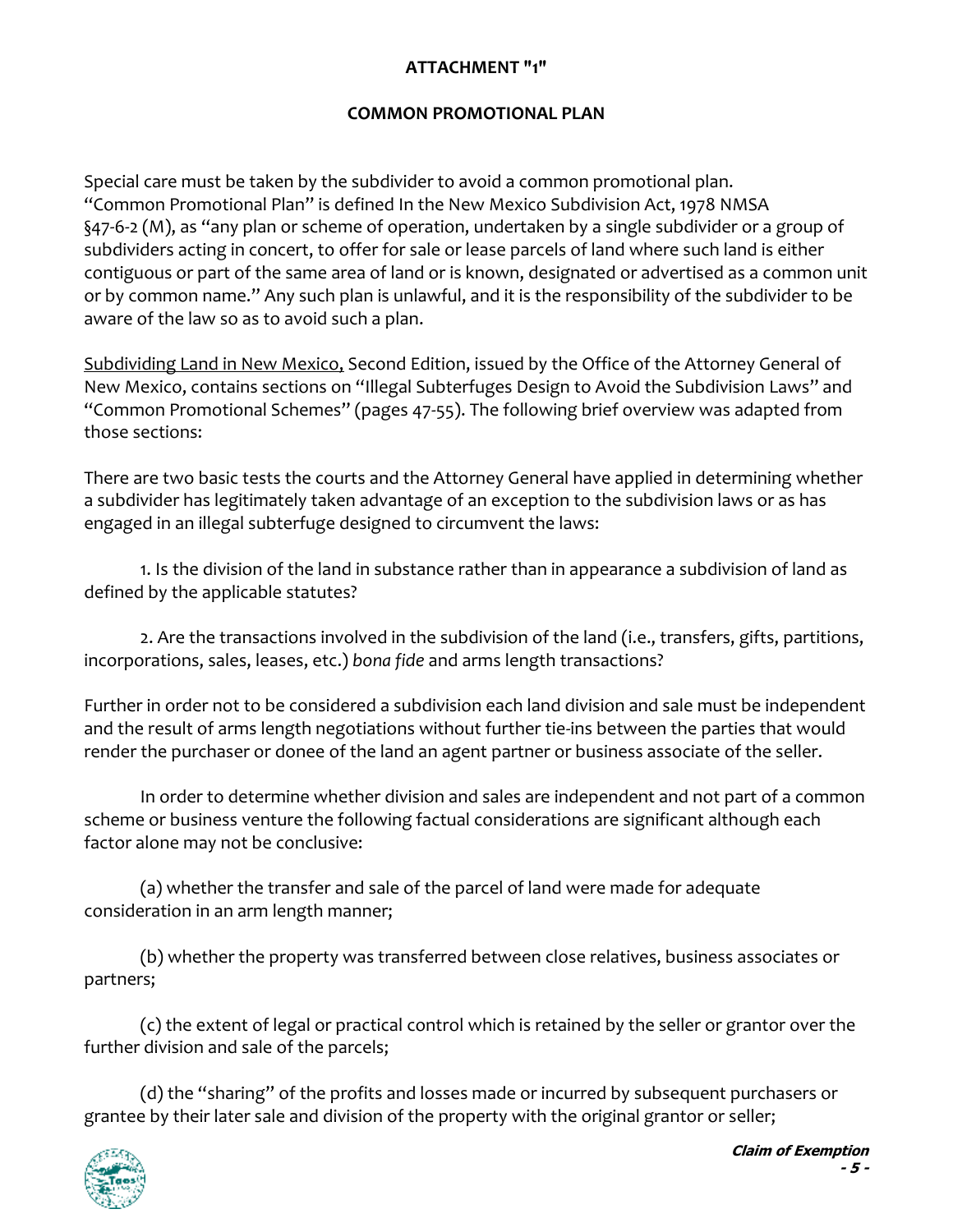(e) whether the land area is actually sold through common promotional scheme with common real estate brokers or agents, common advertising, financing, or bank escrowing, etc.;

(f) whether the actual legal status of subsequent purchasers is not, for all practical purposes tantarmount to a straw man or shall corporation and thus part of a common scheme or conspiracy to evade the laws;

(g) whether there are any other factual considerations to indicate that there is intent to evade the provisions of the subdivision statutes, and that, in fact, a subdivision has been created.